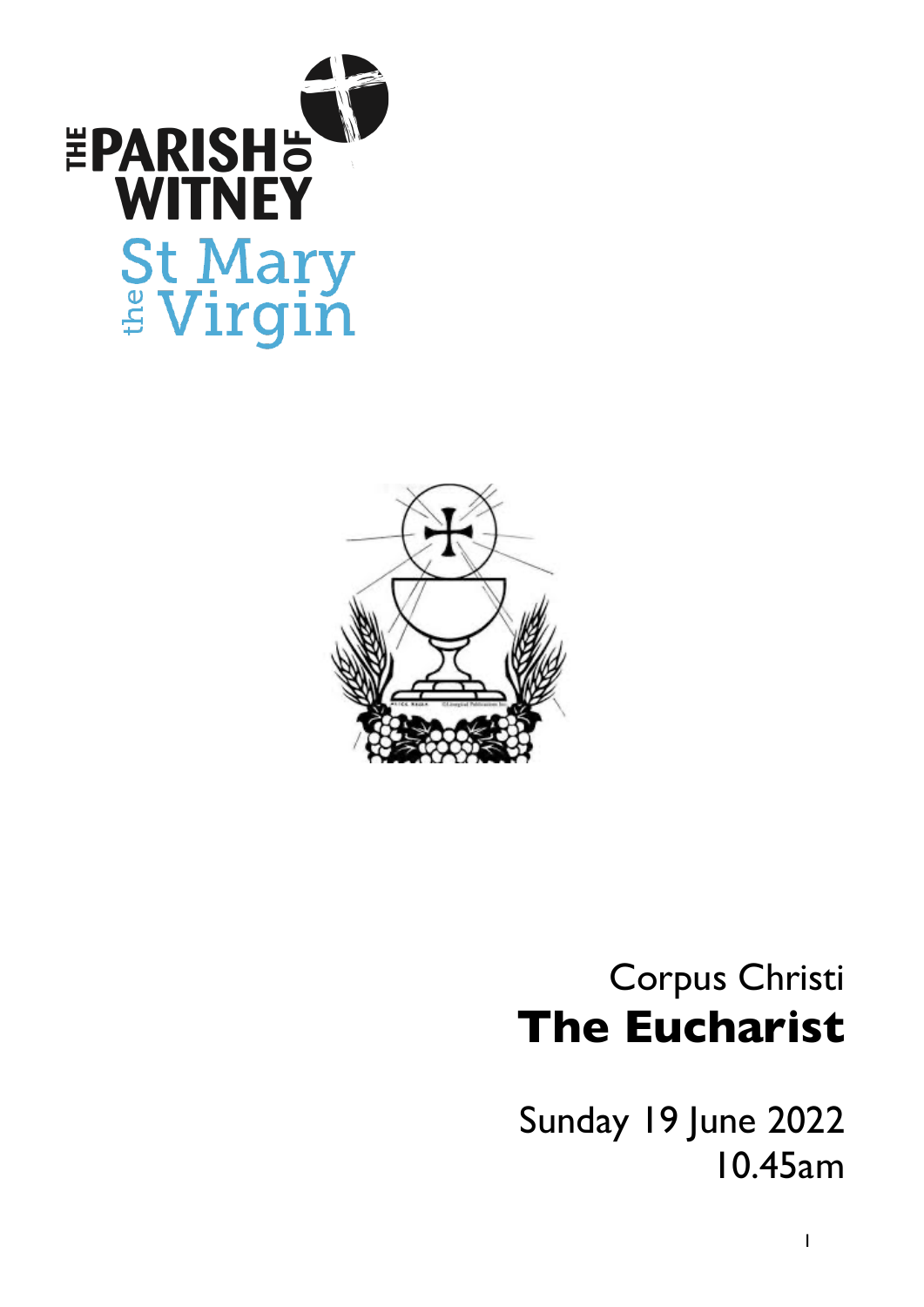# **We warmly welcome everyone to Saint Mary's Church in the Parish ofWitney.**

We are an inclusive church embracing a hospitable Christianity. Everyone is welcome at this service. If you usually receive communion please join us - or please come forward to receive a blessing.

We are five Church of England churches, some large and some small, serving the town of Witney and the villages round about.

We are here to worship God and to help each other to grow in faith.

We are committed to living our lives in the love, joy and hope of the risen Christ.

You can find us in church, in schools, in hospitals, village halls, supermarkets, nursing homes, up late with the Street Pastors, at the toddler group... wherever people are.

**A particular welcome to any who join us as we keep the Feast of Corpus Christi - giving thanks for the gift of the Jesus feeding his Church with his Body and Blood.**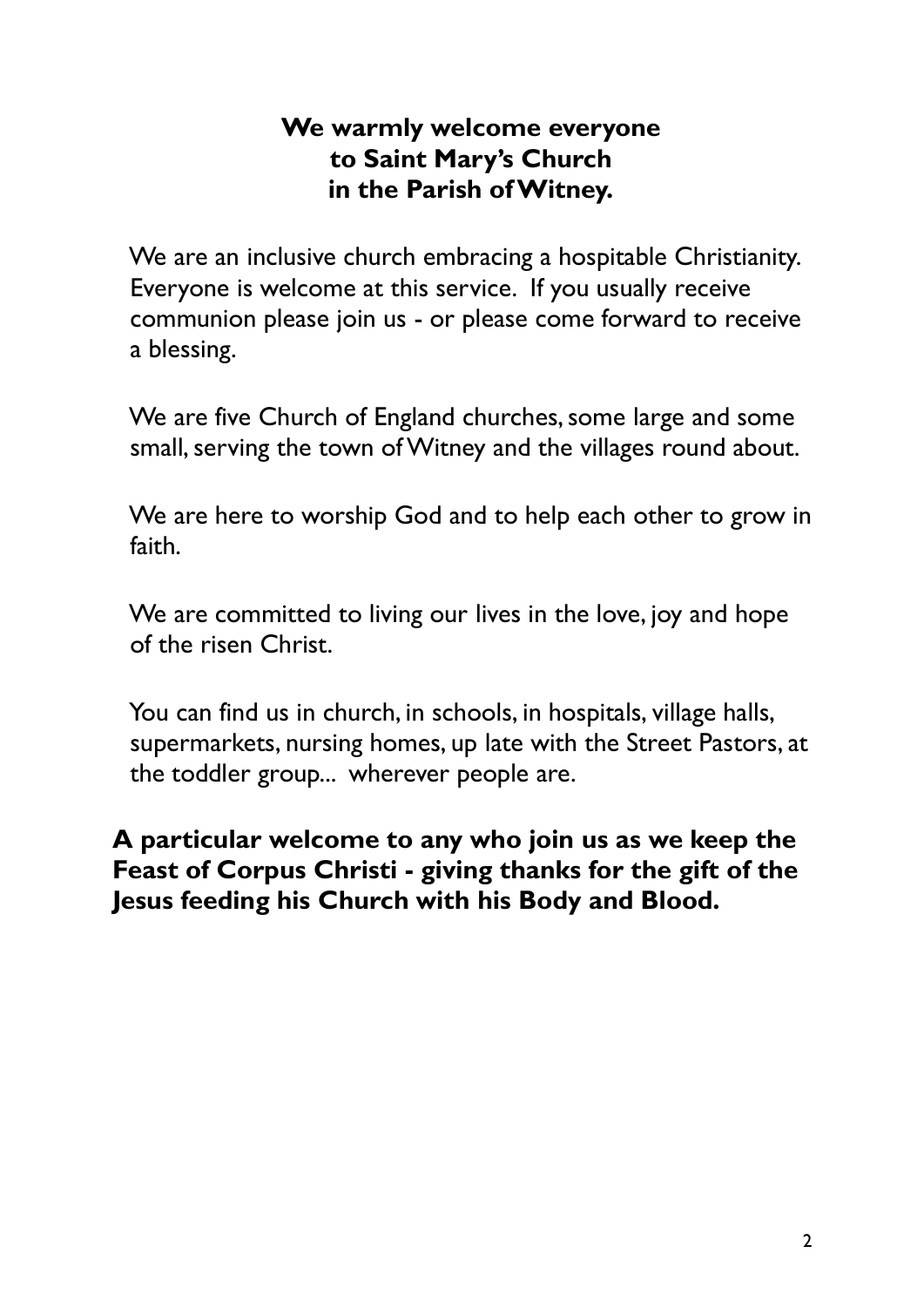#### *The Procession*

#### *As the sacristy bell sounds all stand for the first hymn*

Let all mortal flesh keep silence and with fear and trembling stand; ponder nothing earthly-minded, for with blessing in his hand Christ our God to earth descendeth, our full homage to demand.

King of kings, yet born of Mary, as of old on earth he stood, Lord of lords, in human vesture in the body and blood he will die to all the faithful his own self for heavenly food.

Rank on rank the host of heaven spreads its vanguard on the way, as the Light of light descendeth from the realm of endless day, that the powers of hell may vanish as the darkness clears away.

At his feet the six-winged seraph; cherubim with sleepless eye veil their faces to the Presence, as with ceaseless voice they cry, Alleluia, alleluia, alleluia, Lord most high.

> Words: Liturgy of S. James Music: PICARDY, French carol melody in *Chansons Popularise* 1860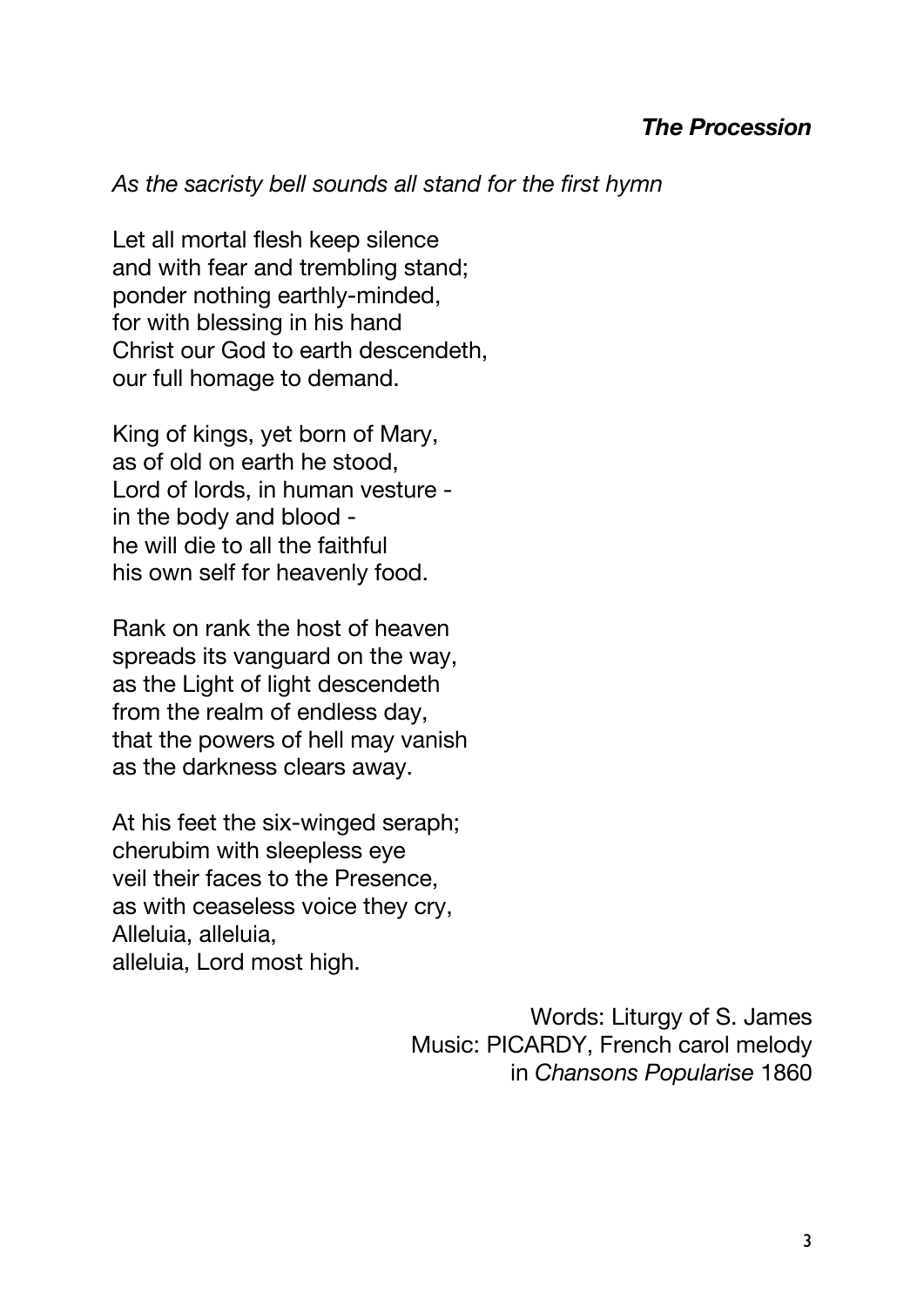# *The Greeting*

✠ In the name of the Father, and of the Son, and of the Holy Spirit.

## *All* **Amen.**

The Lord be with you *All* **and also with you.**

*The service is introduced*

Praise and glory to you creator Spirit of God; you make our bread Christ's body to heal and reconcile and to make us the body of Christ. You make our wine Christ's living sacrificial blood to redeem the world. You are truth. You come like the wind of heaven, unseen, unbidden. Like the dawn you illuminate the world around us; you grant us a new beginning every day. You warm and comfort us. You give us courage and strength beyond our every day resources. Be with us Holy Spirit in all we say or think, in all we do this and every day. **Amen.**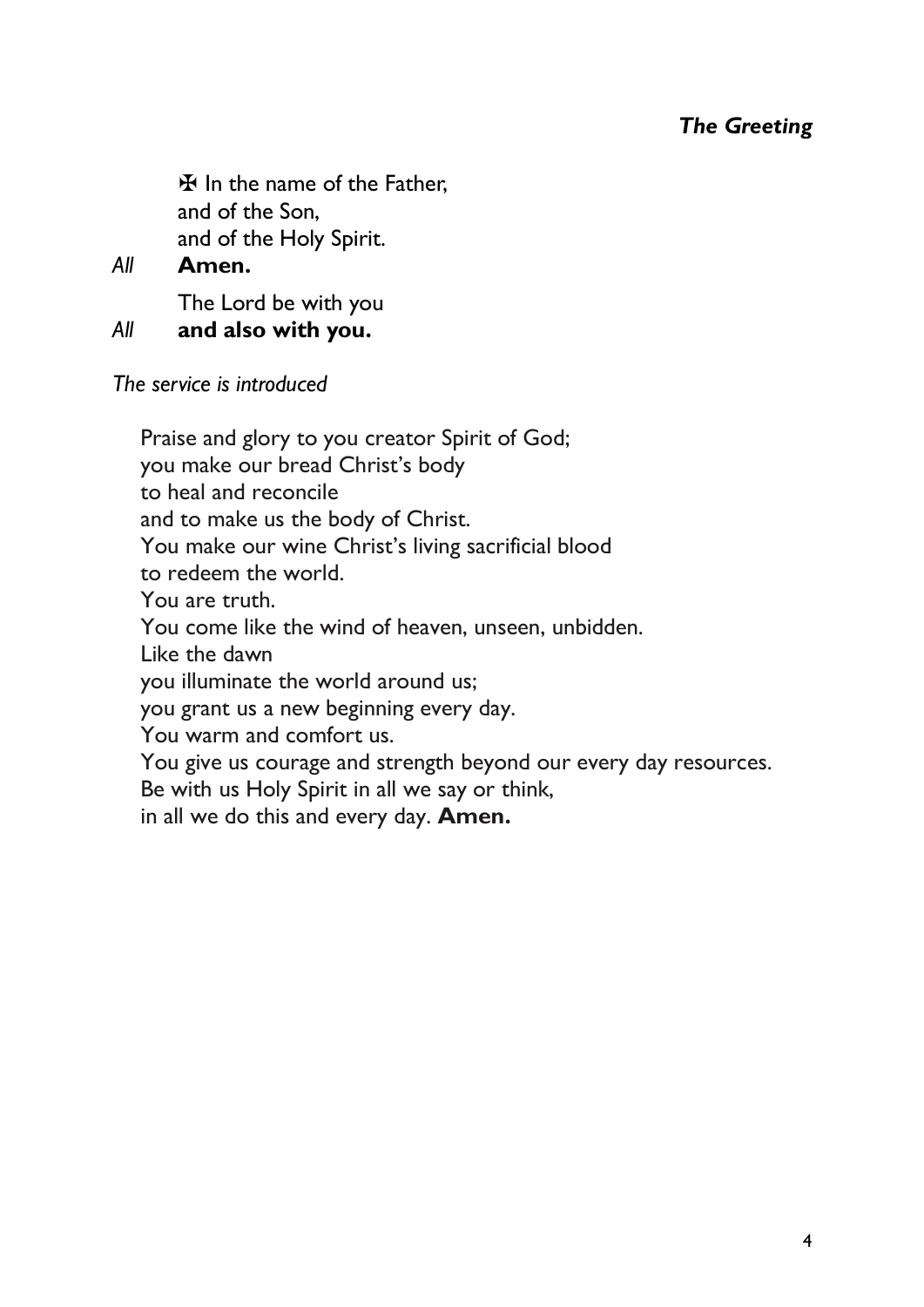# *The Confession*

As we prepare to celebrate the mystery of God's love, revealed in Word and Sacrament, let us call to mind our sins:

Like as the hart longs for flowing streams, so longs my soul for you, O God: Lord, have mercy.

# *All* **Lord, have mercy.**

O send out your light and your truth, that they may lead me: Christ, have mercy.

# *All* **Christ, have mercy.**

May we come to your altar, O God, the God of our salvation. Lord, have mercy.

# *All* **Lord, have mercy.**

# *The Absolution*

May the God of love and power forgive you  $\mathbf{\ddot{F}}$  and free you from your sins, heal and strengthen you by his Spirit and raise you to new life in Christ our Lord.

#### **Amen.**

*We then join in the song of the Angels in praise of God*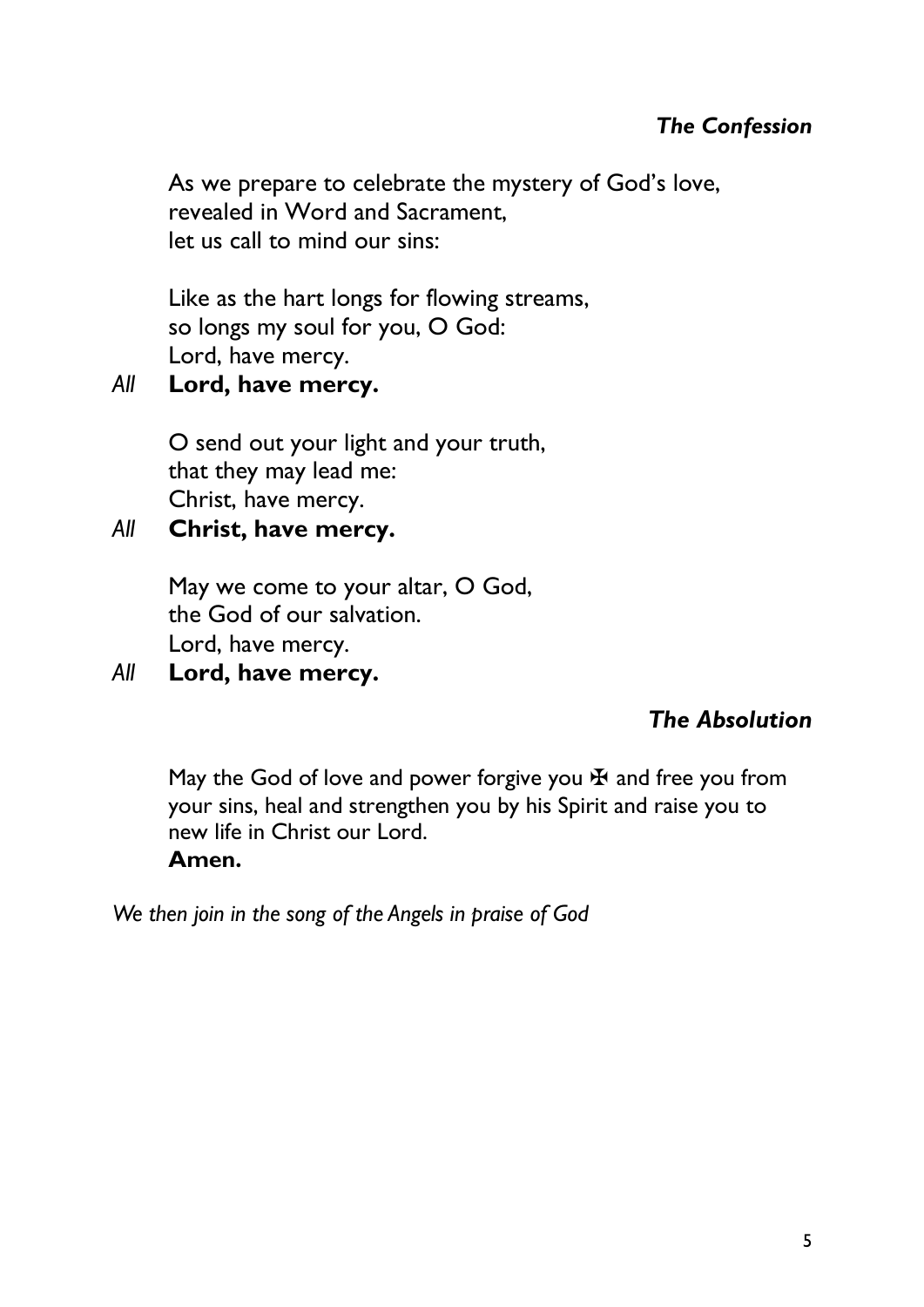Glory to God in the highest, and peace to his people on earth. Lord God, heavenly King, almighty God and Father, we worship you, we give you thanks, we praise you for your glory.

Lord Jesus Christ, only Son of the Father, Lord God, Lamb of God, you take away the sin of the world: have mercy on us; you are seated at the right hand of the Father: receive our prayer.

For you alone are the Holy One, you alone are the Lord, you alone are the Most High, Jesus Christ, with the Holy Spirit, in the glory of God the Father.Amen.

*The Collect*

Let us pray:

God ever faithful, you have made a covenant with your people in the gift of your Son, who offered his body for us and poured out his blood for the many. As we celebrate this eucharistic sacrifice, build up your Church by deepening within us the life of your covenant and by opening our hearts to those in need. We ask this through our Lord Jesus Christ, your Son, who lives and reigns with you in the unity of the Holy Spirit, God for ever and ever.

*All* **Amen.**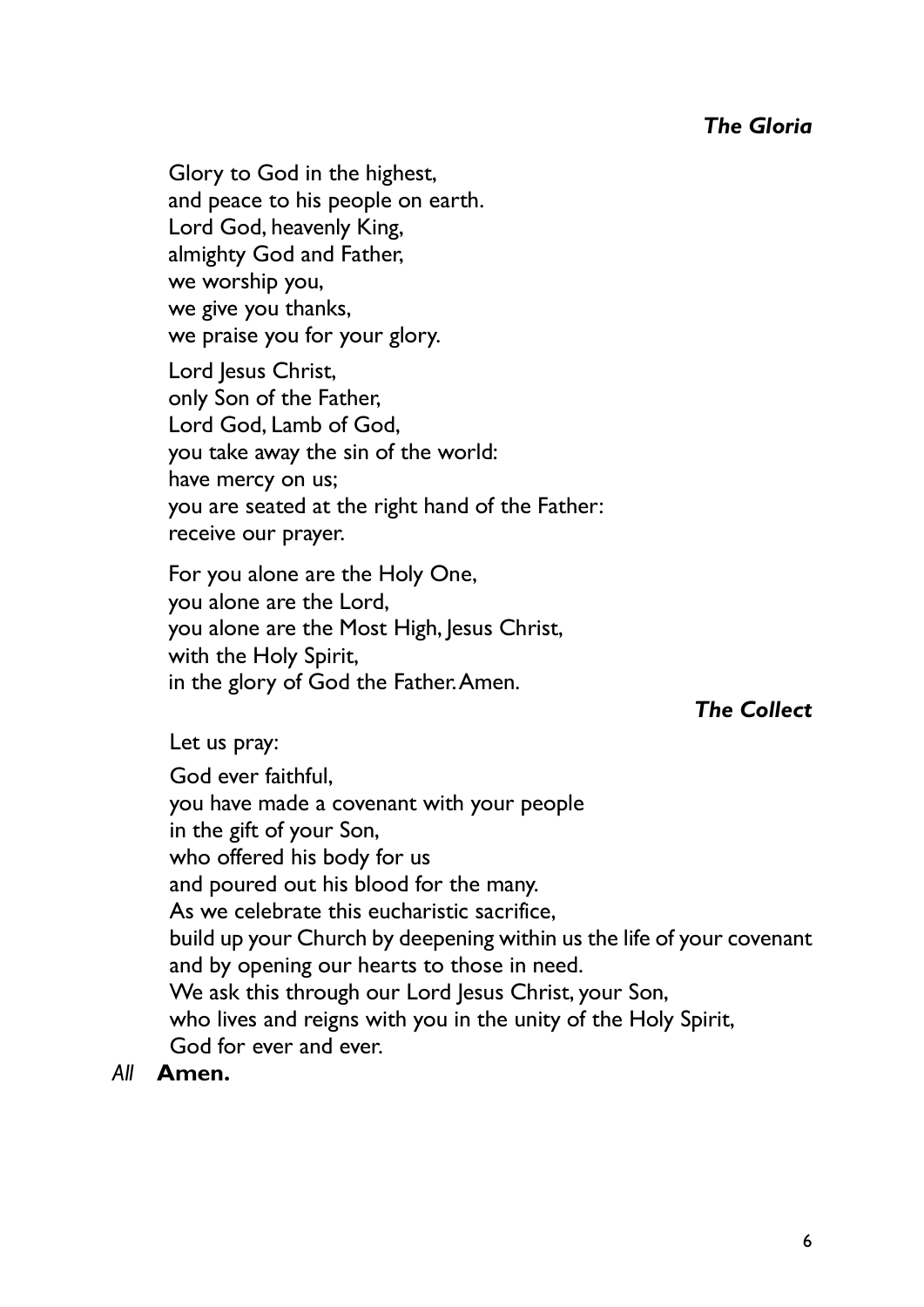# **The Liturgy of theWord**

*We sit for the first reading,* Genesis 14.18-20 *At the end*

This is the word of the Lord.

*All* **Thanks be to God.**

*We remain seated as the choir sings first and we repeat:*

#### **See this bread; take and eat and live in me. See this cup; take and drink, remember me.**

*I am the living bread, come down from heaven. All who eat my flesh and drink my blood will live, will live for ever.*

*I am the living bread, you shall not hunger. If you believe in me you shall not thirst, but live, but live for ever.*

*I am the living bread risen among you. If you believe in me though you die, you will live, you will live for ever.*

*You are the living bread, life for the world. O Lord, to whom shall we go? Your words, they live for ever.*

> *Words and Music: David Haas L614*

*We remain seated for the second reading,* 1 Cor 11.23-26. *At the end*

This is the word of the Lord.

#### *All* **Thanks be to God.**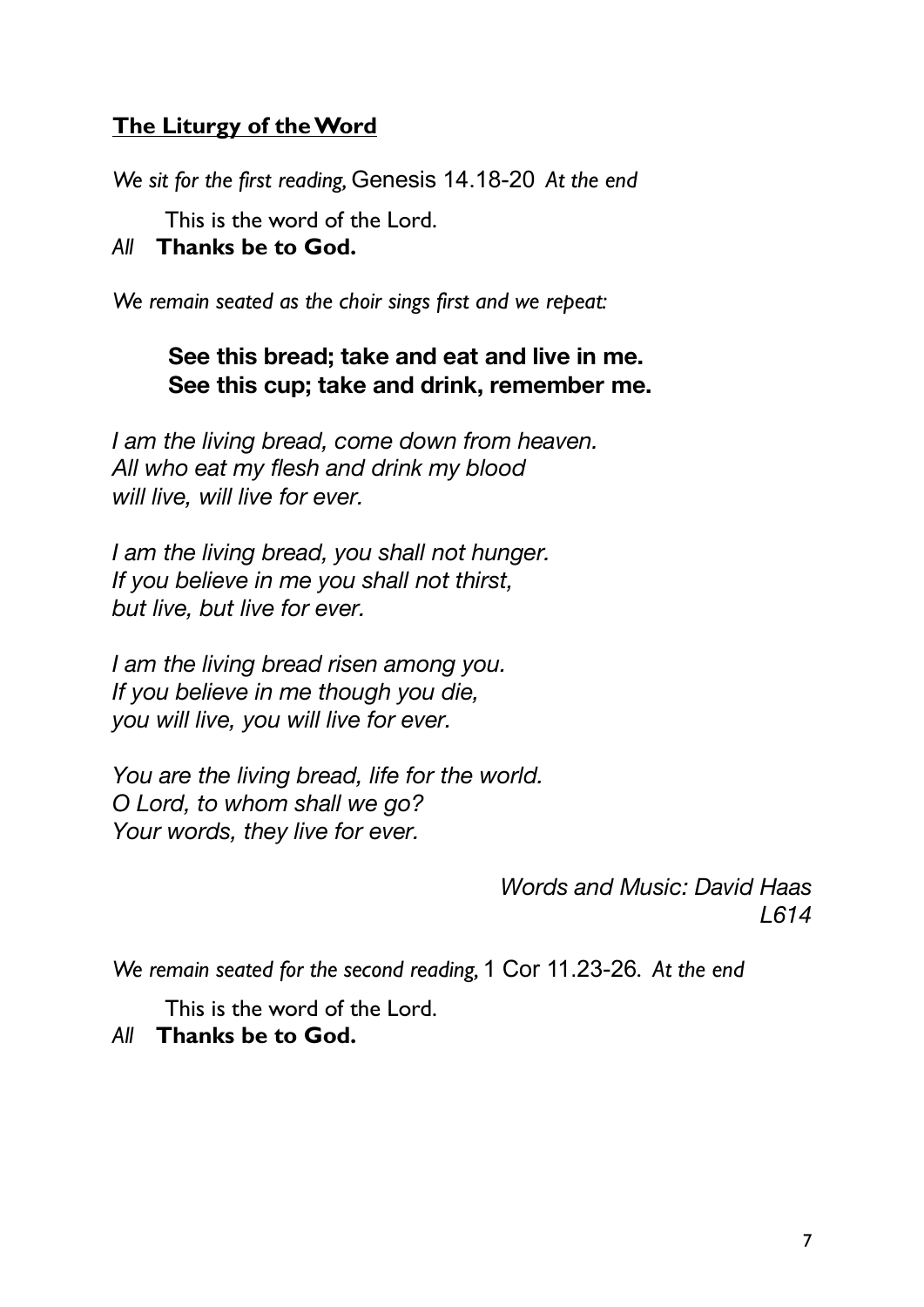# *The Gospel Reading*

*We stand for the Alleluia which heralds the Gospel,* John 6.51-58*.*

*The cantor sings first and the congregation then joins in.*



The Lord be with you *All* **and also with you.**

Hear the Gospel of our Lord Jesus Christ according to *John. All* **Glory to you, O Lord.**

*At the end*

This is the Gospel of the Lord. *All* **Praise to you, O Christ.**

*The Sermon*

*We sit for the sermon.*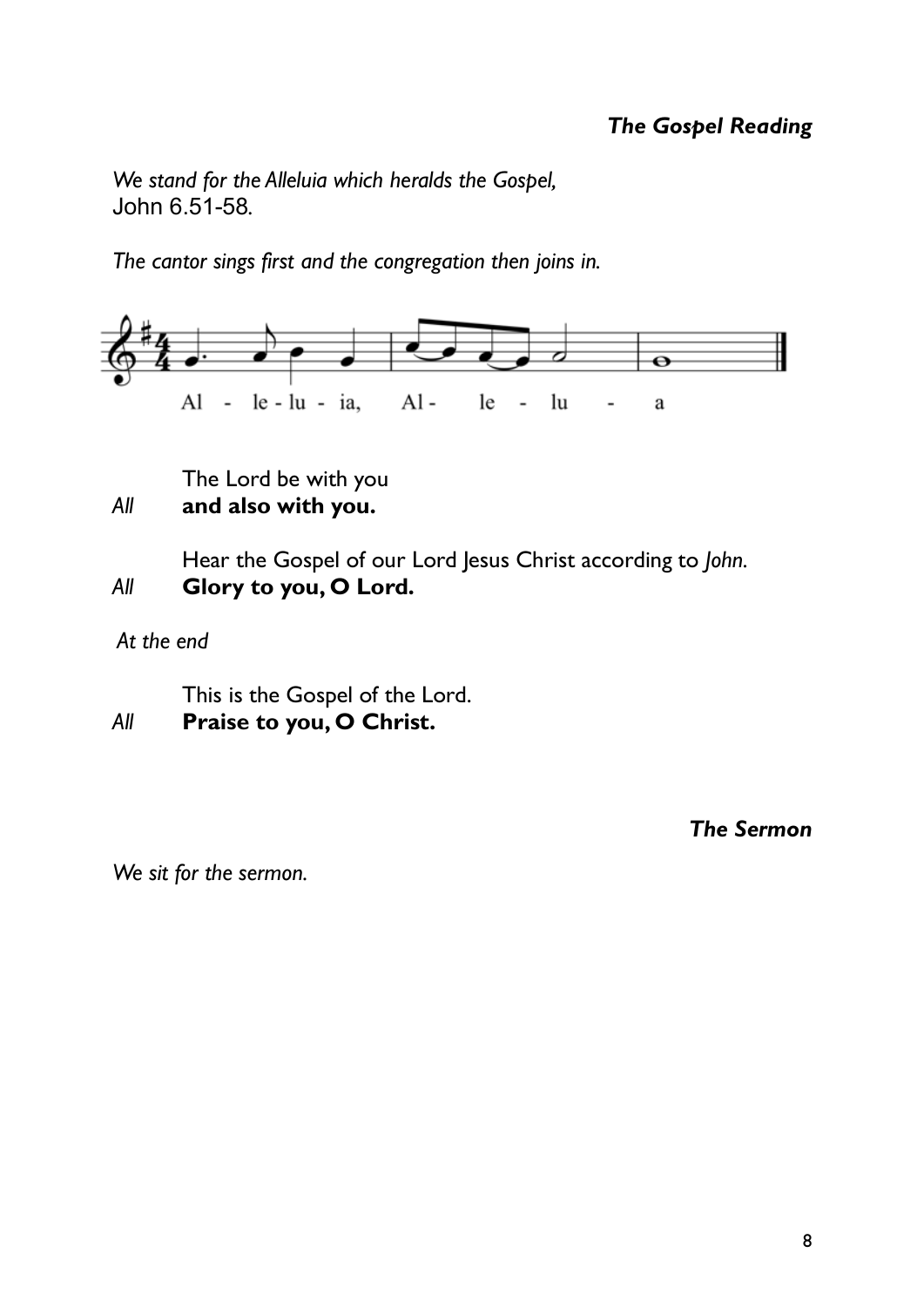*The Affirmation of Faith*

*All* **We believe in God, The Creator of all that we see, and all that we do not see. We believe in Jesus Christ, God become flesh; in death the forgiver of sinners, in rising the healer of the broken. We believe in the Holy Spirit, God within us; Comforter, Strengthener and Friend.**

*John Van De Laar*

#### **The Liturgy of the Sacrament**

*The Peace*

We are the Body of Christ. In the one Spirit we were all baptized into one body. Let us then pursue all that makes for peace and builds up our common life.

The peace of the Lord be always with you *All* **and also with you.**

Let us offer one another the sign of peace.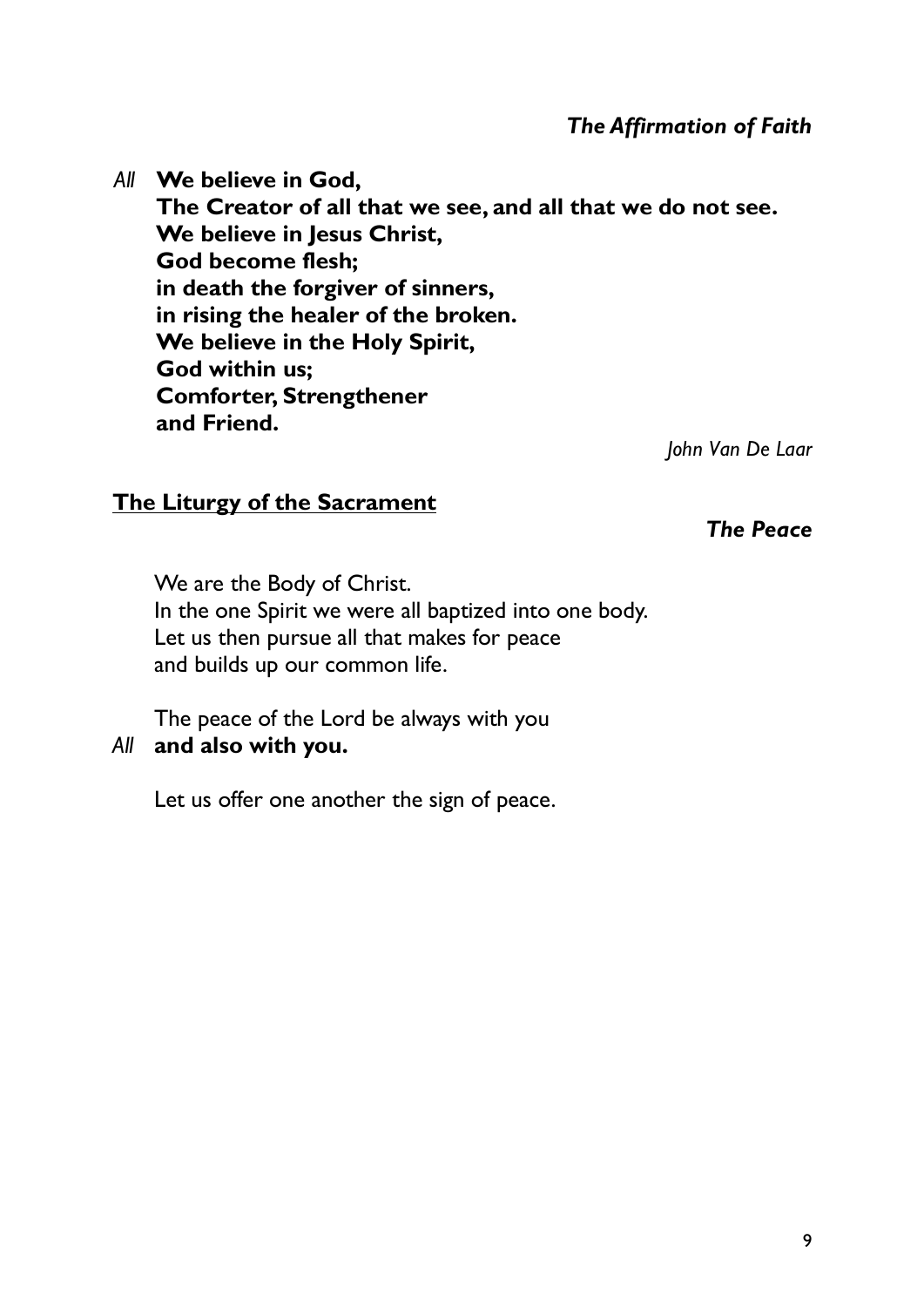#### *The Offertory Hymn*

*We stand as the Offertory Hymn is sung and the gifts of bread and wine are placed upon the Altar. The collection is also taken and presented. The bread, wine and money are all gifts from God and our offering of them back to God is a sign of the offering of our lives in the Lord's service.*

Here we sing our great thanksgiving, Tell again God's tale of love: Sin undone, for Christ's self-giving Breathes forgiveness from above, Here we make our humble offering: All we have, yet more we owe; So the heavenly celebration Finds an echo here below.

Here we take the bread from heaven, Broken, torn, the crumbs we share; Here we drink the living fountain, Quench our thirst, our souls repair. Here recall Christ's loving passion, Arms spread wide, he bore our pain; Suffering servant, scorned Messiah, God's own loss has bought our gain.

Here Christ's love is shared among us. All are welcomed, none left out. Here God's reconciling Spirit Brings an end to fear and doubt. Let our hands be made for healing, May our tongues speak words of peace; Let God's justice rule for ever. And his righteousness increase.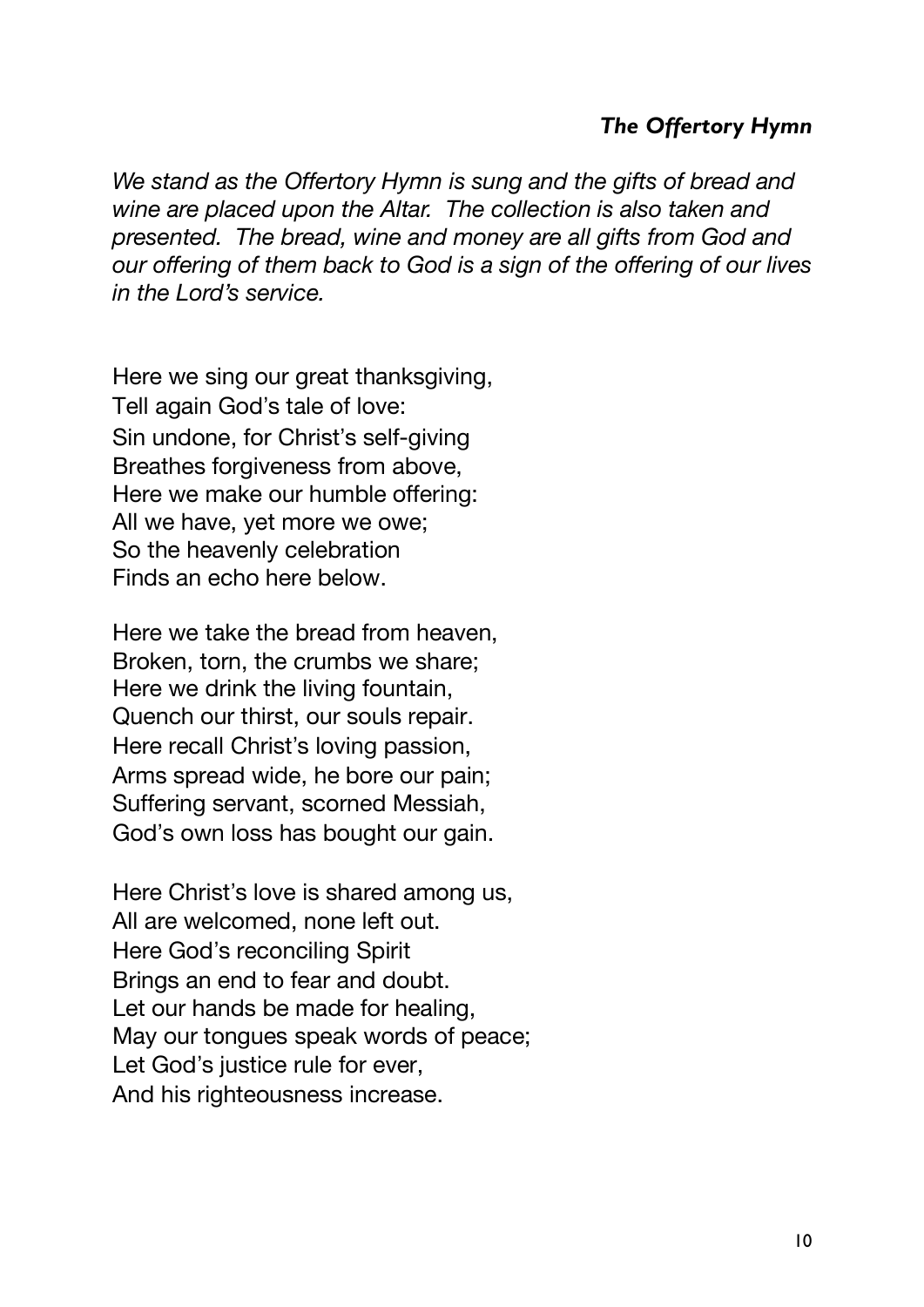Here may we receive our mission, Here accept your gracious call. Speak again your great commission: Show the Way of Life to all. Send us, Lord, to live your gospel, Christ's new body let us be. Then at last around your table, All may feast eternally.

> Words: Ally Barrett Music: ABBOT'S LEIGH CV Taylor (1907-1991)

#### *Prayer over the Gifts*

Let us pray:

Gracious Lord and God, bestow upon your Church the blessings of unity and peace, of which these offerings are the sacramental sign. We ask this through Jesus Christ our Lord. **Amen.**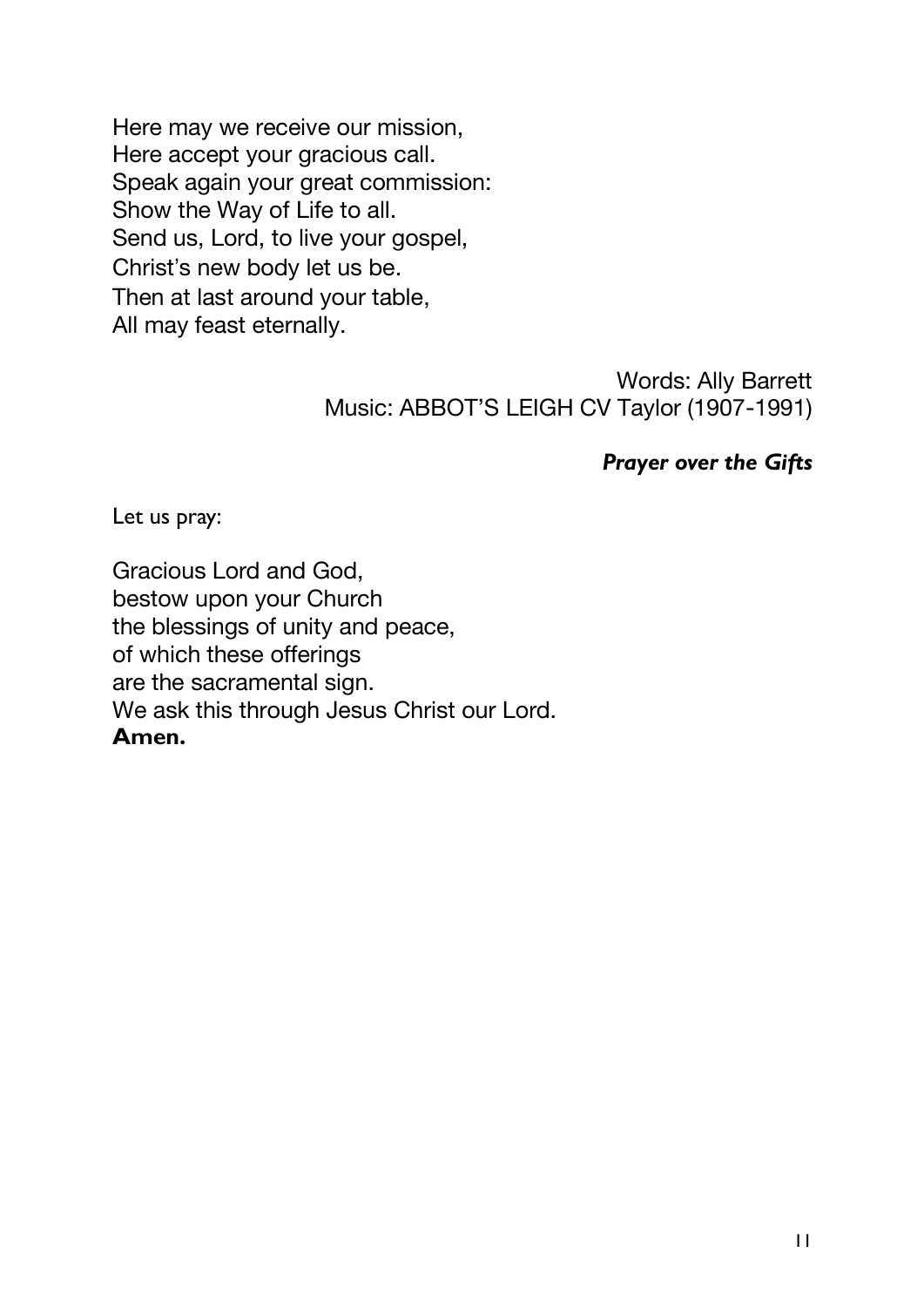## *Sursum Corda*



It is right to give thanks and praise.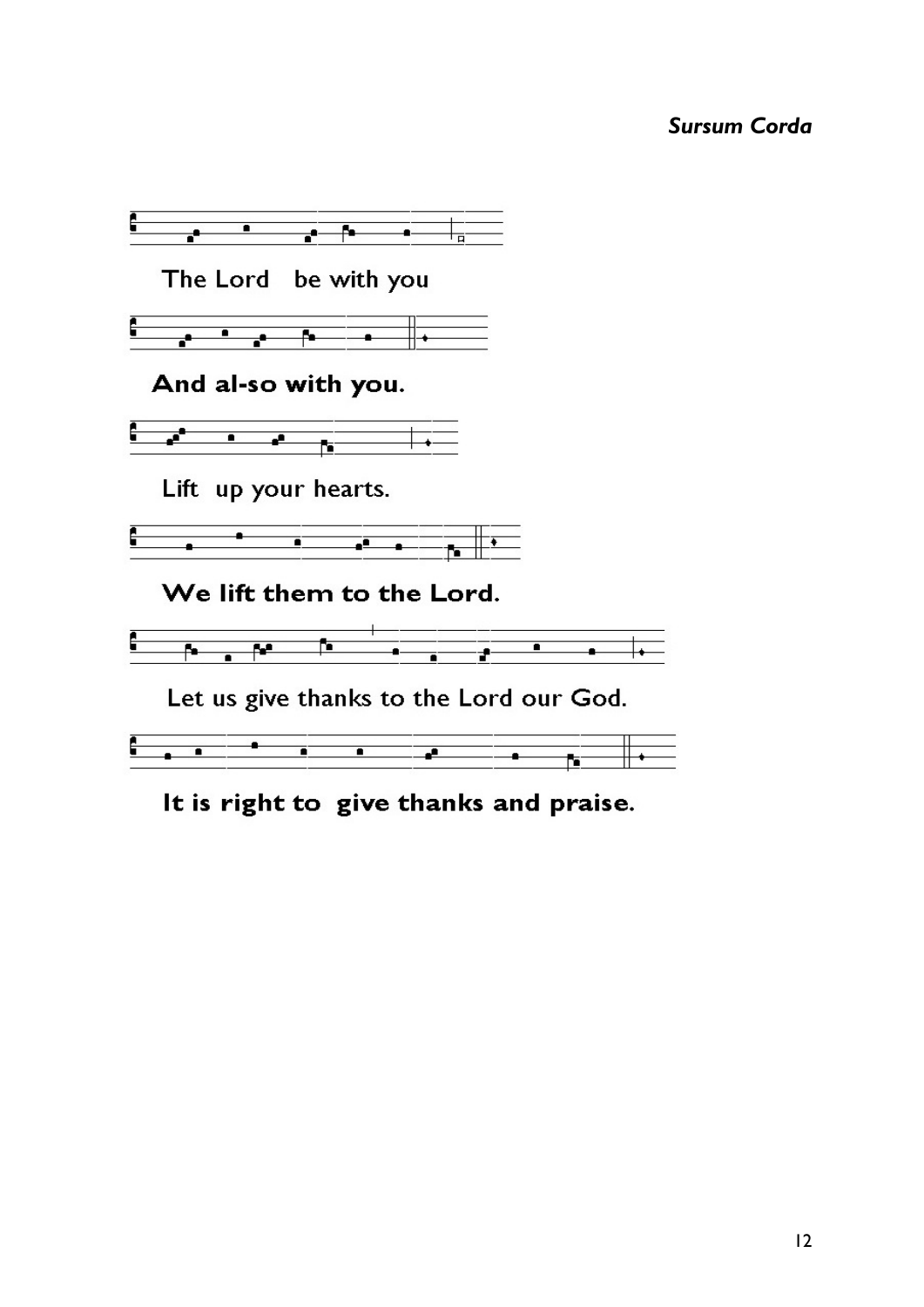It is indeed right and good. our duty and our salvation always and everywhere to give you thanks and praise holy Father, almighty and eternal God, through Jesus Christ our great high priest. He offered himself to you as the Lamb without blemish, the acceptable gift that gives you perfect praise. At the Last Supper, seated with his apostles, he left this memorial of his passion to bring us its saving power until the end of time. In this great sacrament you feed your people and strengthen them in holiness, so that throughout the world the human family may be enlightened by one faith and drawn together in one communion of love. We come to this foretaste of your heavenly banquet to be transformed by your grace and restored in the image and likeness of the risen Christ. Therefore earth unites with heaven to sing a new song of praise; we too join with angels and archangels as they proclaim your glory without end:

*All* **Holy, holy, holy Lord, God of power and might, heaven and earth are full of your glory. Hosanna in the highest! Blessed is he who comes in the name of the Lord. Hosanna in the highest!**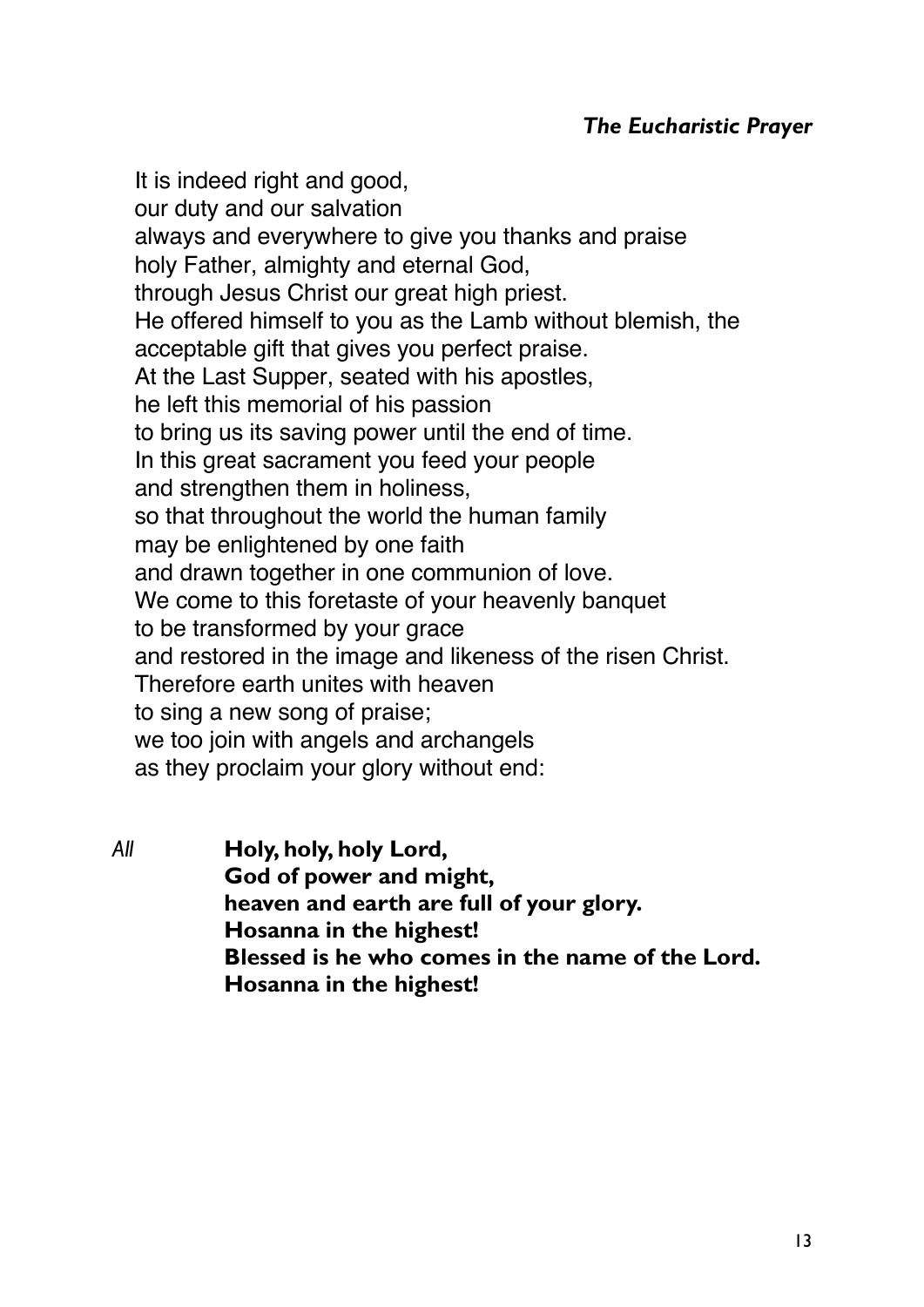Lord, you are holy indeed, the source of all holiness; grant that by the power of your Holy Spirit, and according to your holy will, these gifts of bread and wine may be to us ✠ the body and blood of our Lord Jesus Christ;

who in the same night that he was betrayed, took bread and gave you thanks; he broke it and gave it to his disciples, saying: *Take, eat; this is my body which is given for you; do this in remembrance of me.*

In the same way, after supper he took the cup and gave you thanks; he gave it to them, saying: *Drink this, all of you;this is my blood of the new covenant,which is shed for you and for many for the forgiveness of sins. Do this, as often as you drink it, in remembrance of me.*

Let us proclaim the mystery of faith:

**Christ has died, Christ is risen, Christ will come again.**

And so, Father, calling to mind his death on the cross, his perfect sacrifice made once for the sins of the whole world; rejoicing in his mighty resurrectionand glorious ascension, and looking for his coming in glory, we celebrate this memorial of our redemption.

As we offer you this our sacrifice of praise and thanksgiving, we bring before you this bread and this cup and we thank you for counting us worthy to stand in your presence and serve you.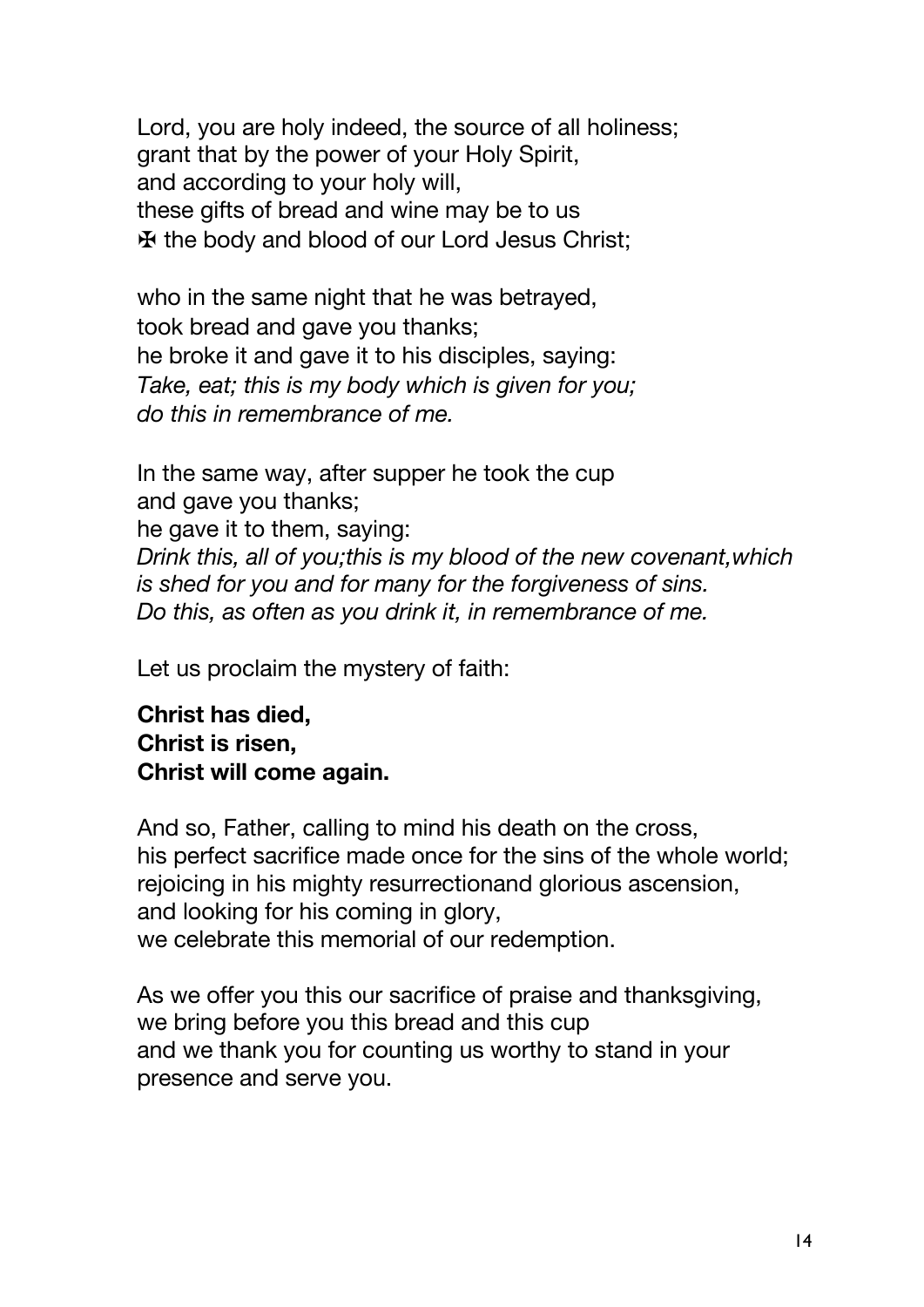Send the Holy Spirit on your people and gather into one in your kingdom all who share this one bread and one cup, so that we, in the company of Mary the Mother of God, John the Baptist, John the Evangelist, Frideswide and all the saints, may praise and glorify you for ever,through Jesus Christ our Lord;

by whom, and with whom, and in whom, in the unity of the Holy Spirit, all honour and glory be yours, almighty Father,for ever and ever.

# **Amen.**

#### *The Lord's Prayer*

Through Christ we receive adoption by the Spirit; as sons and daughters of God we are bold to say:

**Our Father in heaven, hallowed be your name, your kingdom come, your will be done, on earth as in heaven. Give us today our daily bread. forgive us our sins, as we forgive those who sin against us. Lead us not into temptation but deliver us from evil.**

**For the kingdom, the power and the glory are yours now and ever. Amen.**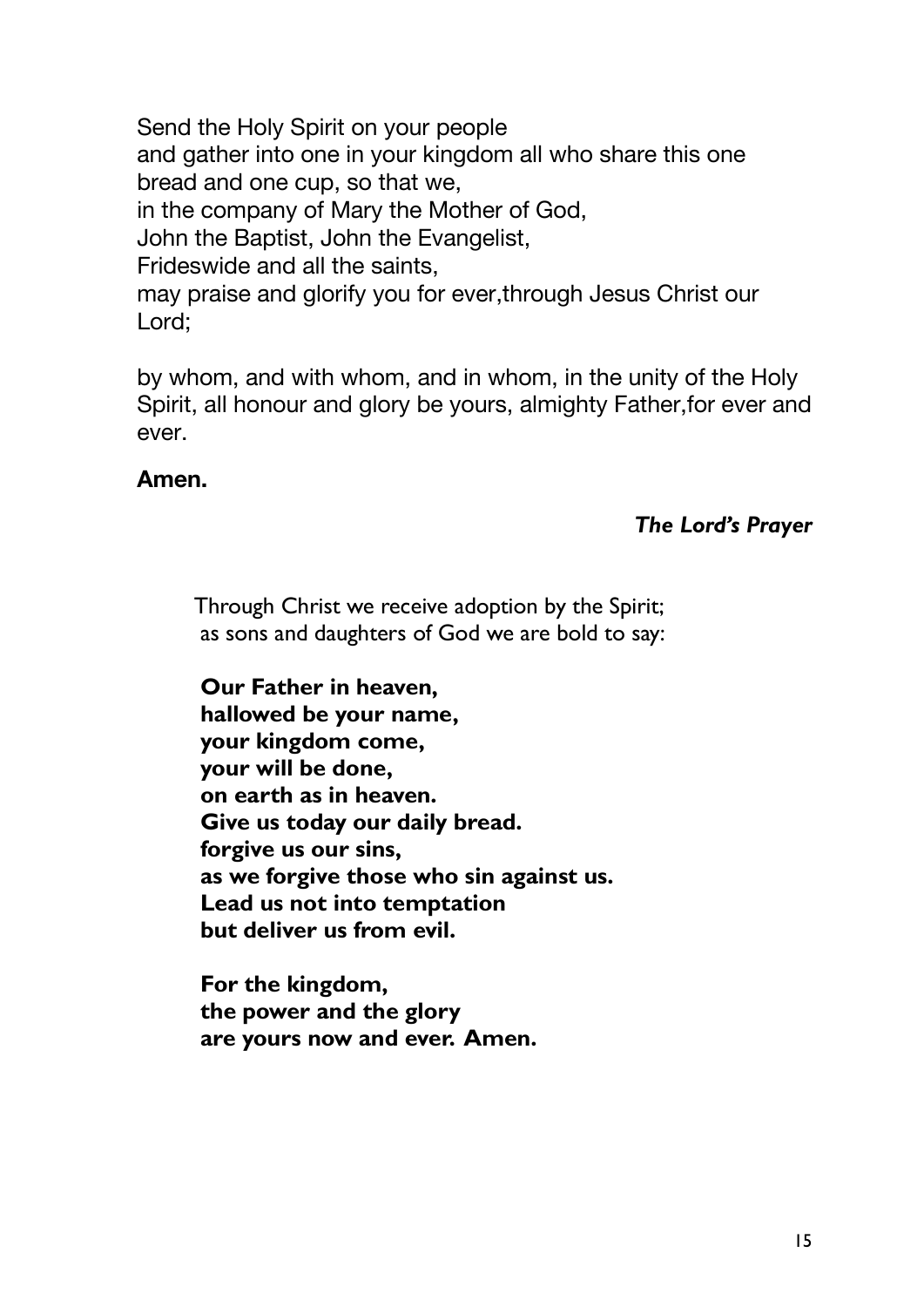#### *The Breaking of the Bread*

*The Priest breaks the consecrated host*

We break this bread to share our unity with creation in Christ and to share in the creativity of God.

*All* **Though we are many, we are one creation, because we all share in the love of the creator.**

*All* **Lamb of God, you take away the sins of the world: have mercy on us. Lamb of God, you take away the sins of the world: have mercy on us. Lamb of God, you take away the sins of the world: grant us peace.**

Here is the table of the Lord, we are gathered to his Kingdom meal, a foretaste of things eternal. Come, when you are fearful, to be made new in love. Come, when you are doubtful, to be made strong in faith. Come, when you are regretful, and be made whole. Come, old and young, there is room for all.

*We break the bread for the whole world. We invite all who seek God and are drawn to Christ, and all who walk the way of faith to come forward and receive the body and blood of Christ as directed by the Sidesperson. Or you are warmly invited to come forward for a blessing – please carry this booklet and bow your head. Gluten free wafers are available on request.*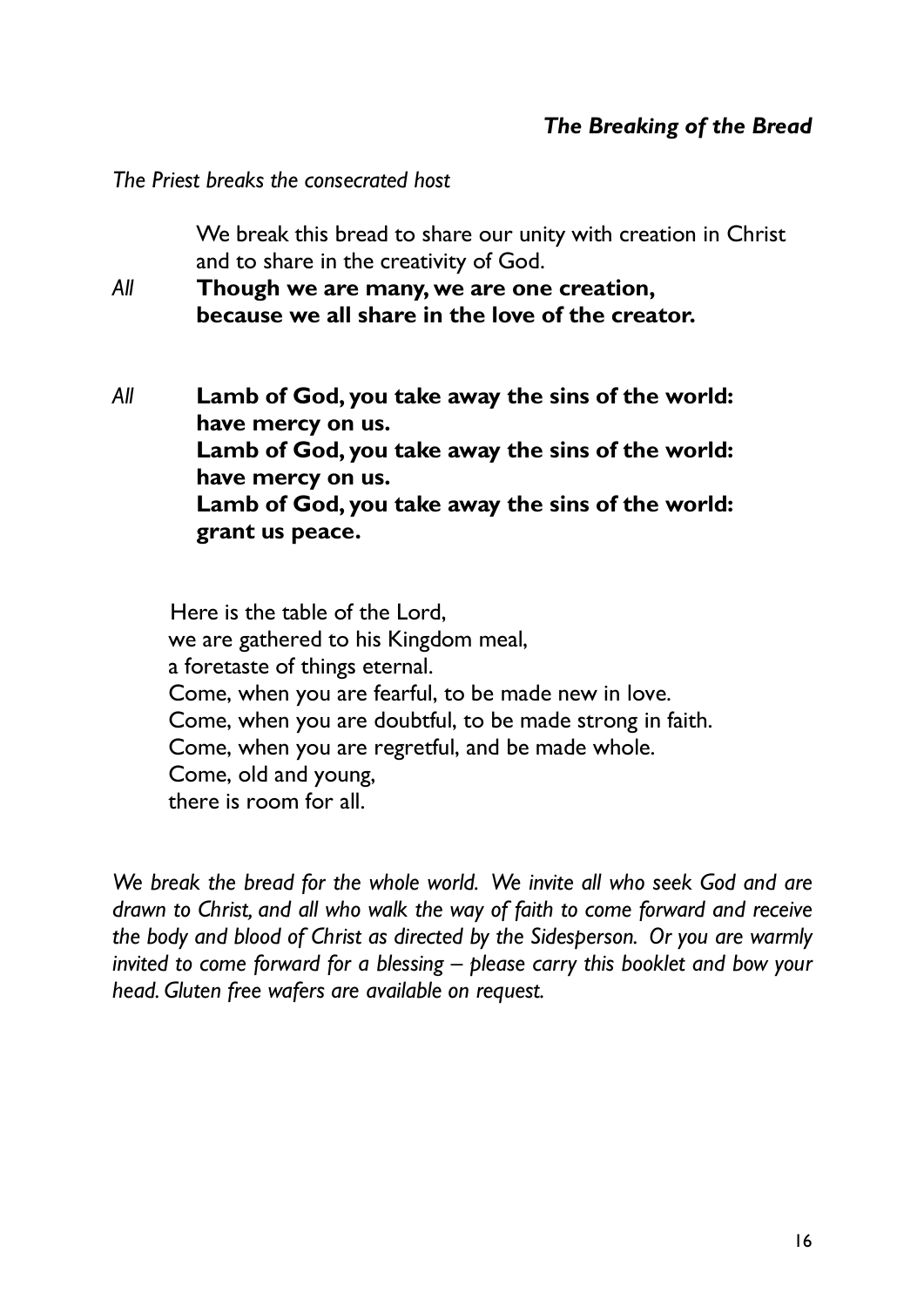# *The Communion Hymn*

*We sit or kneel for the following*

Soul of my Saviour sanctify my breast, Body of Christ, be thou my saving guest, Blood of my Saviour, bathe me in thy tide, wash me with waters gushing from thy side.

Strength and protection may thy passion be, O blessèd Jesus, hear and answer me; deep in thy wounds, Lord, hide and shelter me, so shall I never, never part from thee.

Guard and defend me from the foe malign, in death's dread moments make me only thine; call me and bid me come to thee on high where I may praise thee with thy saints for ay.

> Words: Latin 14th century Music: ANIMA CHRISTI

#### *The Post Communion Prayer*

*After a period of silence, we stand with the Priest to pray*

**Lord Jesus Christ, bring us one day to that eternal union with your Godhead, which is prefigured here on earth by our sharing in your sacred body and blood. You live and reign for ever and ever.**

*All* **Amen.**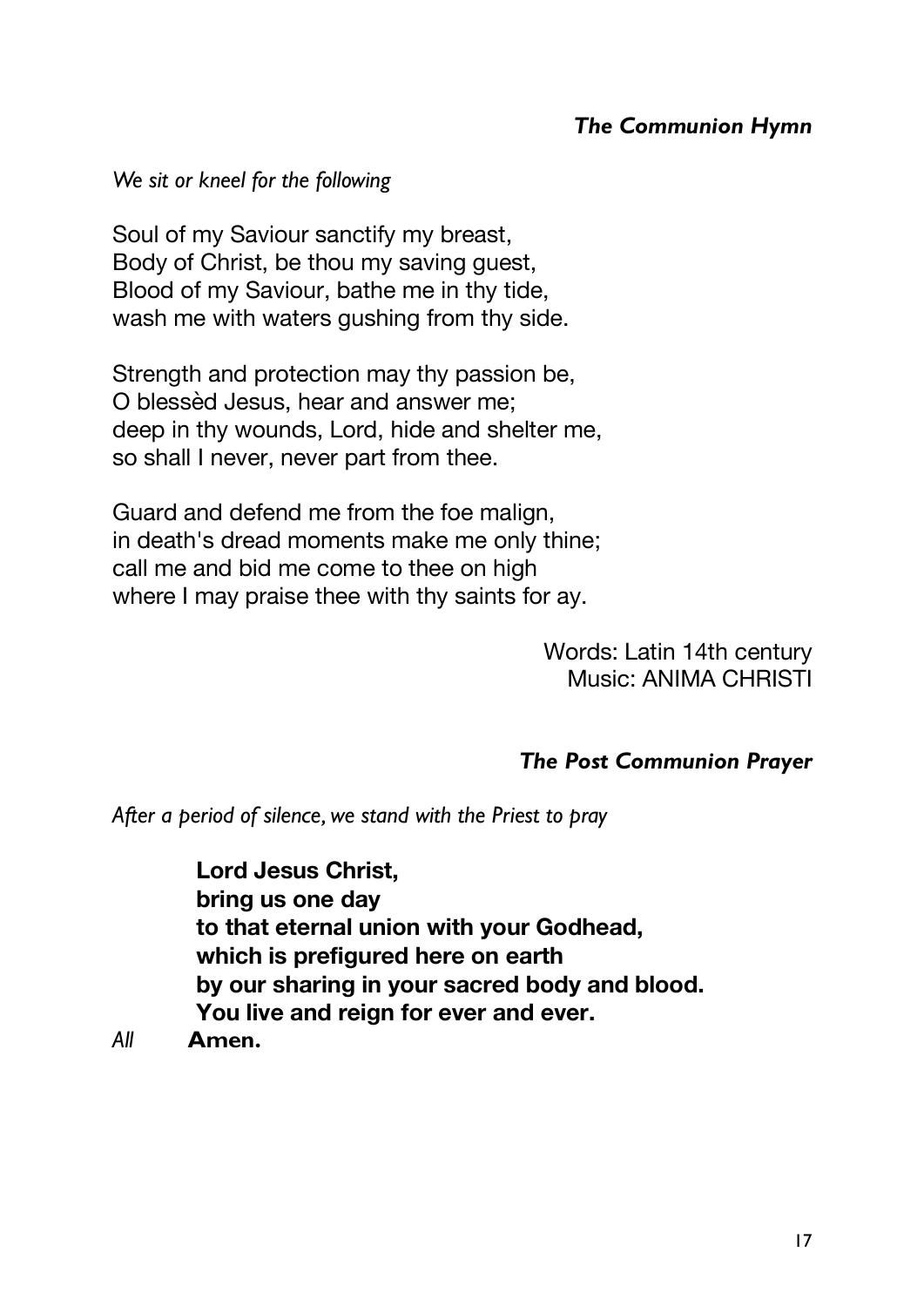# *The Benediction*

*We then sit and pray before the Priest offers a blessing with the host and we sing the following song three times:*

**All hail the Lamb, enthroned on high, his praise shall be our battle cry; he reigns victorious, forever glorious, his name is Jesus, he is the Lord.**

Words and Music: Dave Bilbrough (b. 1955)

*The Notices*

*We sit for the notices*

#### *The Blessing*

*We stand*

The Lord be with you

#### *All* **and also with you.**

Christ, who has nourished us with himself the living bread, make you one in praise and love, and raise you up at the last day; and the  $\mathbf{\Psi}$  blessing of God almighty, Father, Son and Holy Spirit be among you and remain with you always.

*All* **Amen.**

*The Dismissal*

Go in the peace of Christ.

*All* **Thanks be to God.**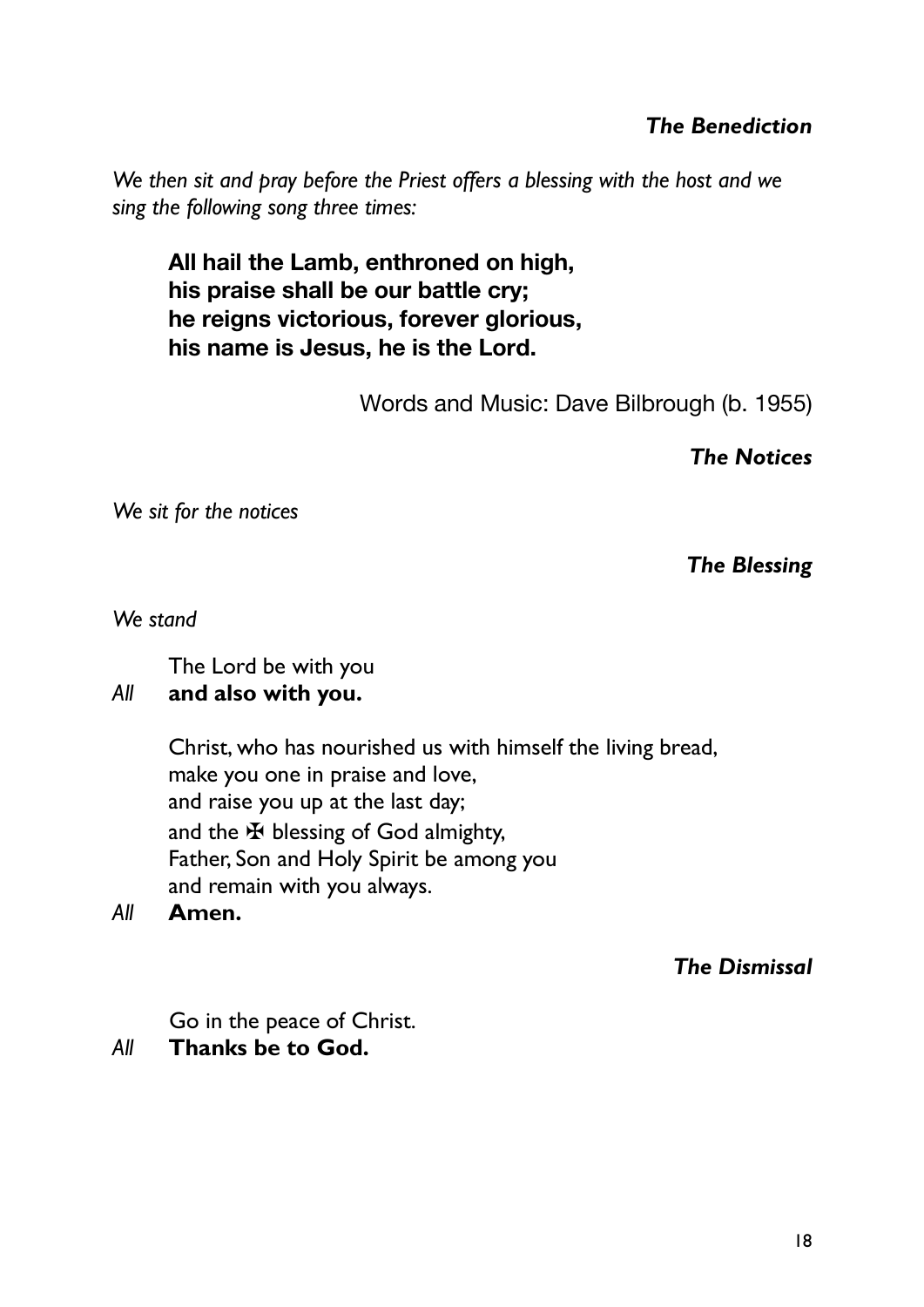#### *The Recessional Hymn*

Now from the heavens descending is seen a glorious light, the bride of Christ in splendour, arrayed in purest white. She is the holy city, whose radiance is the grace of all the saints in glory, from every time and place.

This is the hour of gladness for bridegroom and for bride. The Lamb's great feast is ready, his bride is at his side. How blest are those invited to share his wedding feast: the least become the greatest, the greatest are the least.

He who is throned in heaven takes up his dwelling place among his chosen people, who see him face to face. No sound is heard of weeping, for pain and sorrow cease, and sin shall reign no longer, but love and joy and peace.

See how a new creation is brought at last to birth, a new and glorious heaven, a new and glorious earth. Death's power for ever broken, its empire swept away, the promised dawn of glory begins its endless day.

Let us bless the Lord! *All* **Thanks be to God!**

Words: James Quinn b1919 Music: KING'S LYNN, English Traditional Melody